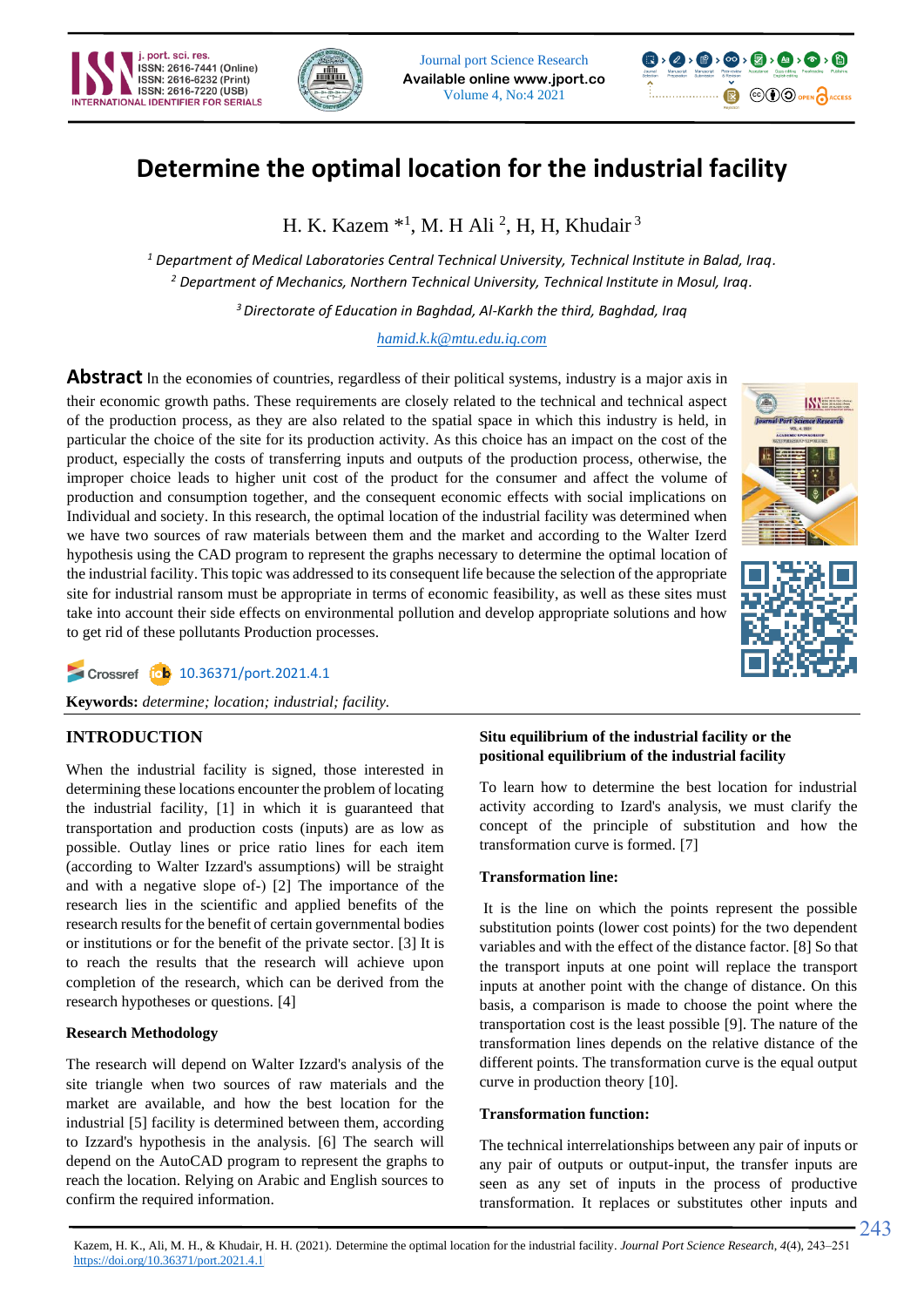





outputs. Therefore, the transformational relationship is limited to a harmonious set of changes in two distance variables [11].

## **Equal outlay lines :**

They are called equal spending lines or price ratio lines. They show the costs resulting from the movement of raw materials to specific places with totals of different distances from the sites of raw materials [12]. Assuming that the number of raw materials from their sources is equal (for example, one ton of each material) and that the transport rates are equal and proportional to the distances (according to Izard's assumption), [13] then these lines will be straight and with a negative decline. $(1-)$ 

Izzard relied on a set of hypotheses in his analysis of these data based on the cases of the locational triangle of (Weber) Which:

- 1) The establishment is single, which means that there are no other production units affiliated to it in another location .
- 2) The elements of production represented by (land, capital, labor) are available and obtainable everywhere and at all times and in the required quantities and in terms of costs are the same .
- 3) The raw materials are transportable (motile), but if they are immobile (non-movable), the production process will take place in the same location as the case is (such as the extractive industries and mining) .
- 4) There must be direct transport lines between the facility and the market and the locations of the basic raw materials (railway) .
- 5) Transportation operations and facilities are launched in all directions from all points at homogeneous (similar) costs. Izzard was influenced by Weber's idea by assuming that the weights of different raw materials and market demand were constant, so thinking about transport inputs is limited to the change in the distance in which raw materials and finished products move.

On this basis, we will discuss the situational cases resulting from the various sites of raw materials and the market [14].

## **First: the linear state (line locational)**

For example, suppose that (C) is the location of the market in which all consumers of the produced goods are concentrated, and (M1) is the location in which the basic and necessary raw materials for the production process are concentrated. The line (C M1) is the engineering locus of all possible points for the industrial establishment's signature [15].

At the level of the distance traveled, there are two variables:

First: the distance from point C

Second: the distance from the point M1

In the embodiment of these two variables compared to the location of the facility, we get a graph that reflects the relative relationships between these two distances through the transformation line (-W V), the line of equal costs, which has a negative slope (-1) as in Figure (1).



*Figure No. (2) The linear case in determining the industrial location*

When moving along the line from  $(V)$  to  $(W)$ , the distance is less than (M1) and greater than (C), meaning that the transport inputs at one point will replace the transport inputs at another point. When adding equal output curves (transformation curve), it will apply to one of the equal cost lines, [16] which is as in Figure No. (2) the transformation line (V-W). In other words, all points of the line (V-W) have the same amount of transport costs and the sum of the distance variables from (C) and (1M) is equal to all points of the transformation line (V-W).

Thus, all the points of the site line  $(C M1)$  in have the same opportunity to establish the industrial facility there.

Secondly: the local triangle: This case emanates from the previous case when adding a second source of raw materials in the production process (M2) and thus the site triangle is formed. Two sources of raw materials are (M1, M2) and the market (C). Izzard added to this triangle the curve (TS) as a transformation curve. Where the points on this curve represent transport cost points for the two variables approved in the analysis and by the influence of the distance factor so that the transport inputs at a certain point will replace the transport inputs at another point as in Figure (3).



*Figure No. (3) replace the transport inputs at another point*.

Kazem, H. K., Ali, M. H., & Khudair, H. H. (2021). Determine the optimal location for the industrial facility. *Journal Port Science Research*, *4*(4), 243–251 <https://doi.org/10.36371/port.2021.4.1>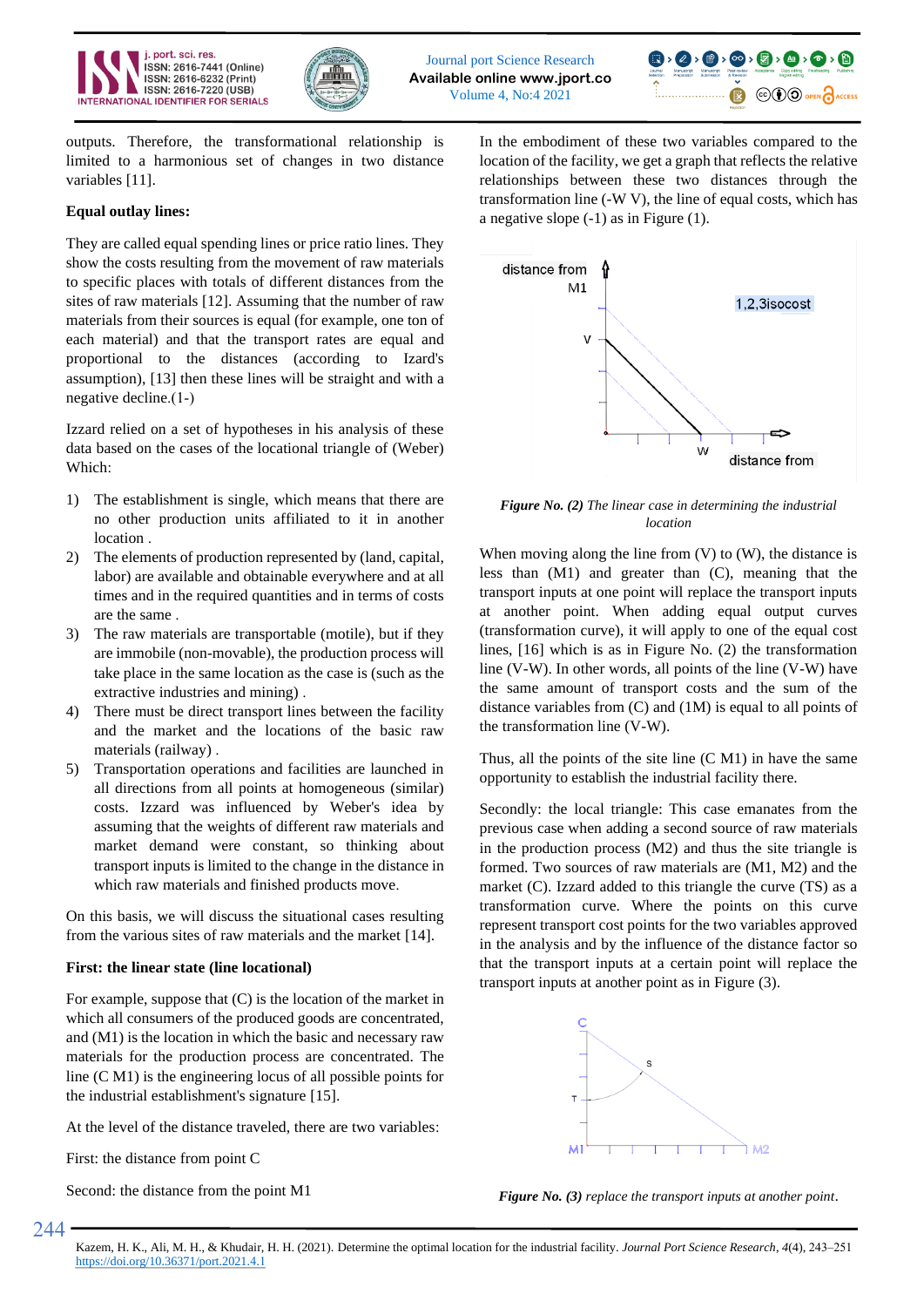





The raw materials are movable and transportable. For every possible realistic distance from one of these sites, there is a transformation curve for the distance between the other two sites, and so on. Figure (4) shows that the shift from  $(S)$  to  $(T)$ will lead to a reduction in the distance from M1And in excess of M2.



*Figure No. (4) shift from (S) to (T) will lead to a reduction in the distance from M1And in excess of M2*

For every possible distance from (c) there is a transformation curve between two variables:

- Distance from  $(M1)$
- Distance from (M2) For each possible distance from (M1) there is a transformation curve between two variables:
- Distance from (C)
- Distance from (m2) For each possible distance from (M2), there is a transformation curve between two variables:
- Distance from (C)
- Distance from (M1) The nature of these transformation lines depends on the

relative positions of the C points. M1, M2) ) for example:

- The distance between  $(C)$  and  $(M2) = 8$  units
- The distance between  $(M2)$  and  $(M1) = 7$  units
- The distance between  $(M1)$  and  $(C) = 5$  units

And to take a certain value that we consider (3) units for the course from (C), we get a transformation line that represents the possible sums of the two variables: the distance from (M1) and the distance from (M2) given by the arc (TS), which is the geometric locus of the points (J,H .... ..etc) with a radius of (3) units from the center (C) as in Figure (5). The transformation curve is convex with respect to the origin Q.

let's take a certain value that we consider (3) units of distance from (c) we get a transformation line representing the possible sums of the two variables:



*Figure No. (5) Triangle location at Izard* [17]

The distance from (M1) and the distance from (M2) given by the arc (TS) which is the geometric locus of the points  $(J,H$ .......etc) with a radius of  $(3)$  units from the center  $(C)$  as in Figure (5) .

The transformation curve is convex with respect to the origin  $(O)$ .

As in Figure (6) when moving along the transformation curve from S to T, the distance from M1 will decrease and this distance from M2 will increase. That is, the mobile inputs at one point will replace the transport inputs at another point. On this basis, a trade-off is made to choose the distance whose transportation costs are the least possible, and therefore the best location is the equilibrium point along the curve (TS). It is the point of contact of the curve with the lowest value of the equal cost lines, which appears at point (J), for example, as in Figure (6).

Where this point represents the site equilibrium of the facility.



*Figure (6) Determining the partial equilibrium point at ISERD*

The intersection of (TS) with the equal cost lines depends on the relative weights of the raw materials.As the change or difference in the weights of raw materials or the change in transportation rates will change the decline and shape of the equal cost lines. If we assume that producing (1.5) tons of the final product requires (1) tons of (M1) and (2) tons of (M2), we get a new series of equal cost lines with a different decline, which is LG;As in Figure (7).

245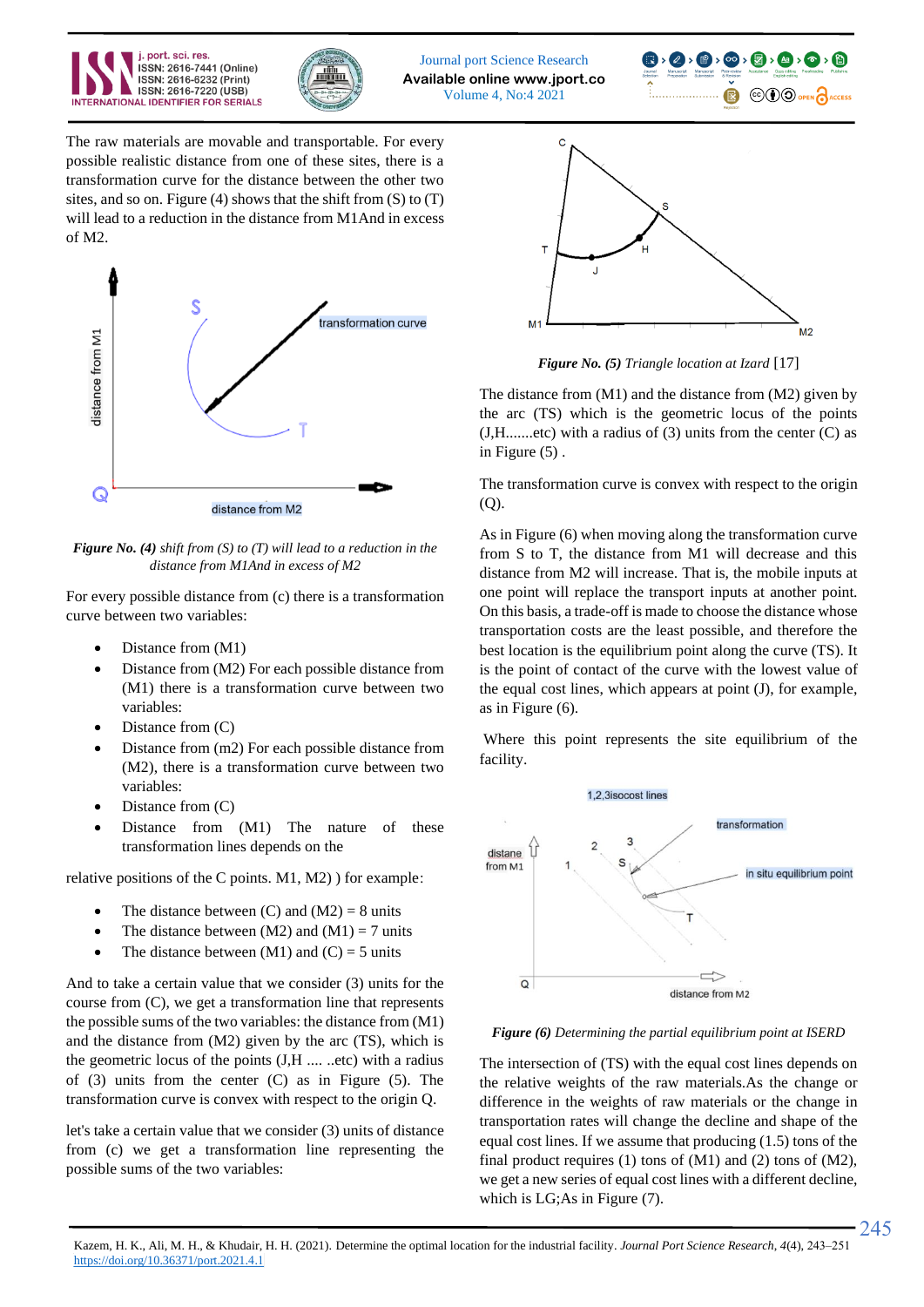







*Figure (7) Determining the partial equilibrium point at ISERD*

Thus, point H will be the best compared to point J as a point of local equilibrium for the two variables:

- Distance from M1
- Distance from M2

In the same way, the other equilibrium point will change with the change in the relative weights. In the case of adding a third source of basic raw materials in the production process, we get the locational polygon.

Determining the best location for the industrial activity according to the ISERD analysis

Determining this location for the industrial activity, which achieves the lowest reduction in transportation costs, is carried out through two stages of analysis:

- The stage of partial equilibrium of the facility.
- The general equilibrium stage of the establishment.

## Partial equilibrium position:

246

It is the process of first determining the best location for the facility. This means choosing the optimal point on the transformation curve, where transportation costs are least. To get this site, we take the following example: If we assume that (C) represents the market, (A, B) are two sources of raw materials, the distance between them  $= (150 \text{ km}) = 150 \text{ km}$ .

- The distance from source A to market  $C = (100 \text{ km})$  $= 100$  km.
- The distance from source B to market  $C = (180 \text{ km})$  $= 180$  km.
- In this example, how can we sign the industrial facility, which achieves the lowest possible cost for us?
- To solve this example, follow these steps:
- 1) To form and draw the triangle, we choose an appropriate scale, and the scale chosen is 1/1,000,000, so we have each (1 cm) representing (10) km .
- 2) The dimensions of the triangle are: The distance between A and  $B = 15$  cm. The distance between A and  $C = 10$  cm. The distance between B and  $C = 18$  cm.
- 3) We draw a straight line of length (15 cm) representing the line A B (we take the scale of 1/1000000) we focus the compasses at point A and with an aperture of (10 cm), which represents the distance AC, we draw an arc. We focus the compasses again at point B and with an opening of (18 cm), which represents the distance BC, we draw an arc, and the two arcs intersect at point C, which represents the location of the market, so we have the locational triangle ABC .
- 4) To draw the transformation curve, we focus the gap at point C and with an opening of (4 cm) we draw an arc where the arc intersects with the line CB at point S and this arc intersects with the line CA at point T, so we get the transformation curve ST. So the distance from A to  $T = 6$  cm. The distance from B to  $S = 14$  cm. See Figure  $No. (8)$ .
- 5) We draw the perpendicular axes, one of which represents the distance from A and the other the distance from B as in Figure (9).



*Figure (8) represents the transformation curve*



*Figure (9) represents the transformation curves*

We take a distance on the vertical axis representing the distance from A by (10 cm) which represents the distance from A.

- 1) We take a distance on the horizontal axis, which represents the distance from B by 18 cm, which represents the distance BC, so the intersection point represents the location of the center (market C).
- 2) We focus the compasses at point C and draw an arc with an opening of (4 cm) we get the transformation curve ST.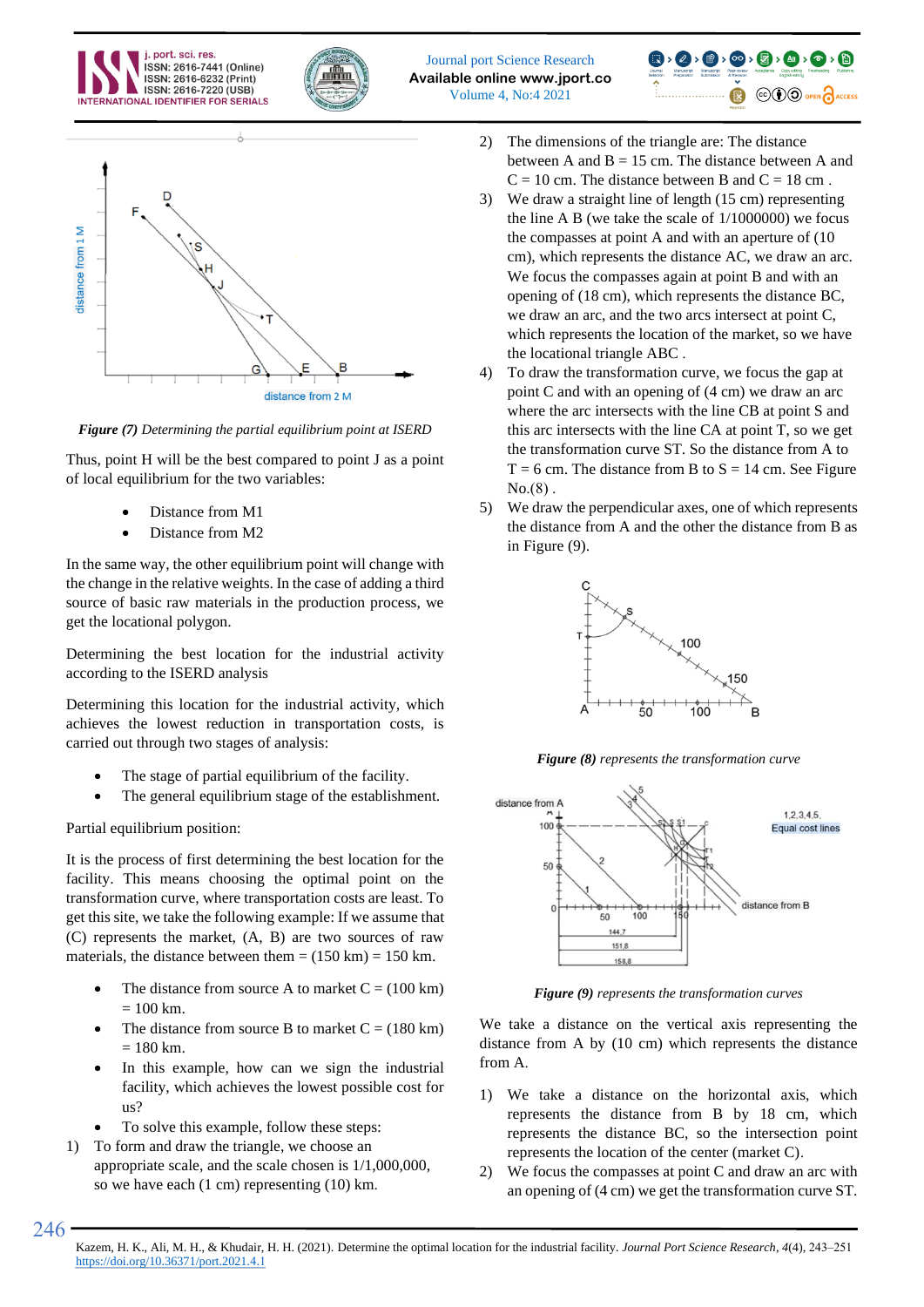





- Note the distance from S to the B axis  $= 14$  cm and the distance TA on the vertical axis  $= 6$  cm.
- 3) We draw equal cost lines according to Izzard's hypothesis with a slope (-1). These lines are parallel and equal .
- 4) To clarify the situation in more detail, we take other transformation curves with aperture of (3 cm, 5 cm) representing (30 km, 50 km) respectively from center C, so we get transformation curves represented by S1 T1, S2 T2 respectively.
- 5) We draw equal cost lines with a slope (-1) that touch the transformation curves, respectively .
- 6) One of the well-known theorems is that the radius of a circle is perpendicular to its tangent from the point of contact. So we have three points of tangency on the three transformation curves, respectively, represented by the points I, H, and G .
- 7) From Figure No. (9), we get the following :

When the transformation curve is at a distance of (3) units from the center C, point G represents the optimal point for signing the industrial facility according to the Izzard hypothesis, in which it searches for the site that achieves the lowest possible cost depending on the distance that the costs to be transported are as low as possible. The location of point G is at a distance of  $(15.88 \text{ cm}) = 158.8 \text{ km}$  from the location of the source of raw materials B. In the second case, when the transformation curve is at a distance of (4 units) from the center C, point H represents the ideal location for the signature of the industrial facility according to the Izzard hypothesis. The location of (H) is at a distance of (15.18 cm)  $= 151.8$  km from the location of the source of raw materials B. In the third case, when the transformation curve is at a distance of (5 units) from the center C, the point I represents the optimal location for the industrial facility according to the Izzard hypothesis, and the location of (I) is at a distance of  $(14.47 \text{ cm}) = 144.7 \text{ km from the location of the source of raw}$ materials B. The points (I, H, G) respectively represent the cost points of the lowest possible transportation cost, and this means that each of these points represents the initial location of the industrial facility, not the final one, and for each of the three cases, respectively.

#### **Full equilibrium position:**

It represents the final stage in which the optimal location is determined under the influence of the transport factor. At this stage, the partial equilibrium points are matched for all the distance variables from the market locations and raw materials in their various locations .On the basis of this congruence, the point at which, of course, the transportation costs for raw materials and finished products are determined as minimal as possible.For the previous example, the data is:

- The distance between A and  $B = 150$  km.
- The distance between A and  $C = 100$  km.
- The distance between B and  $C = 180$  km.

As shown in Figure No. (10).



*Figure (10) represents locating the points (X1,Y1,Z1) on the transformation curves (first attempt)*

Assuming an equal number of raw materials received, according to Izzard's hypothesis, this stage is carried out through the following steps :

first attempt

-1We establish the distance from C and as much as  $(5 \text{ cm}) =$ 50 km, we draw the first arc as in Figure No. (10) we get the transformation curve for the two variables:

- a) distance from A
- b) the distance from B

By using equal cost lines as in Figure (11) we get to determine the partial equilibrium point for the above two variables, let it be X1.



*Figure (11) represents the determination of the location of points (X1,X2,X3) on the transformation curves and their distance from location B*

We measure the distance  $(X1$  to B) on the horizontal axis and it was  $(14.47 \text{ cm} = 144.7 \text{ km})$ . Going back to Figure No.  $(10)$ we focus the compasses at point B and with an opening of (14.47 cm) we draw an arc that intersects with the first arc in a position that represents X1 .

-2We fix the distance from B and make it equal to  $BX1 =$  $(14.47 \text{ cm})$  as shown in Figure. $(12)$ 

Then we plot the transformation curve for the two variables:

247

a) he distance from C.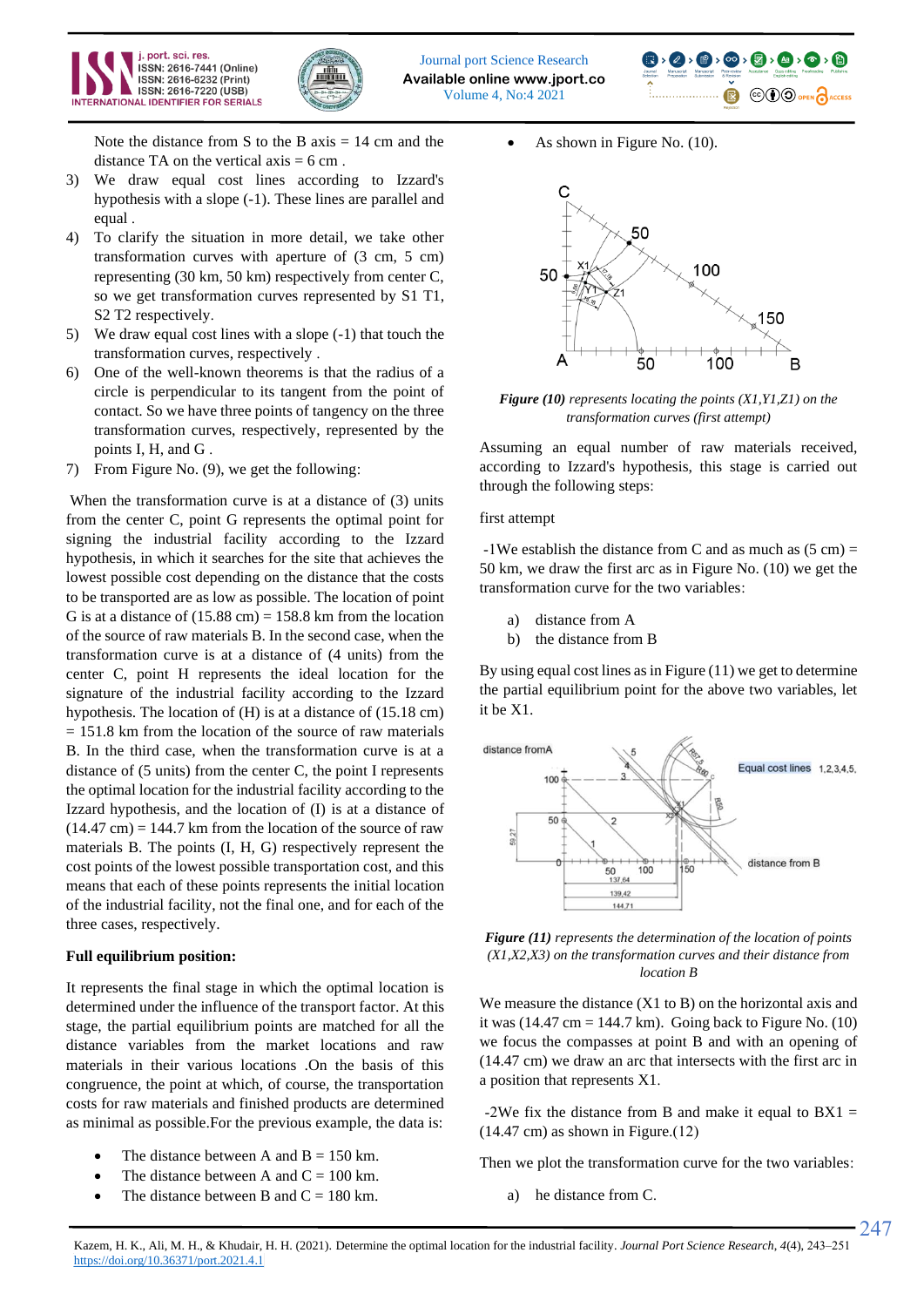





#### b) the distance from A.

Using the equal cost lines, we get the partial equilibrium point for the two variables A, C, let it be Y1. We measure the distance AY1 on the vertical axis and it is equal to (4.75 cm). Going back to Figure No. (10) we focus the compasses at point A and with an opening of (4.75 cm) we draw the third arc, so the intersection with the second arc is point 1 Y.



*Figure (12) represents the determination of the location of points (Y1,Y2,Y3) on the transformation curves and their distance from location C*

We establish the distance from A and make it equal to the amount  $2AY = (4.75 \text{ cm})$  as in Figure No. (13) and then we draw the transformation curve for the two variables :

- a) the distance from C.
- b) the distance from B.

Using the steps of equal costs, we get the partial equilibrium point for the two variables B, C, let it be Z1. We measure the distance CZ1 on the horizontal axis and it is equal to (6.6 cm). Going back to Figure No. (10) we focus the compasses at point C and with an aperture of (6.6 cm) we draw an arc that intersects with the third arc at a location representing point Z1. So we get points Z1,Y1,X1





second try

248

We repeat the same previous steps, assuming the distance taken from the market site is  $(6 \text{ cm}) = 60 \text{ km}$ .

- 1- We establish the distance from C and as much as (6 cm)  $= 60$  km, we draw the first arc as in Figure No. (14) we get the transformation curve for the two variables:
	- a) distance from
	- b) distance from

And by using the lines of equal costs as in Figure (11) we get to determine the partial equilibrium point of the two variables above, let it be 2 X.

- 2- We measure the distance  $(2 X to B)$  on the horizontal axis and it was  $(13.76 \text{ cm} = 137.6 \text{ km})$ . Going back to Figure No. (14) we focus the compasses at point B and with an aperture of (13.76 cm) we draw an arc that intersects with the first arc in a position representing  $2 X$ .
- 3- We fix the distance from B and make it equal to  $2 BX =$  $(13.76 \text{ cm})$  as in Figure No. $(12)$ .
- 4- Then we draw the transformation curve for the two variables
	- a) distance from C
	- b) distance from A

Using the lines of equal costs, we get the partial equilibrium point for the two variables (A, C), and let Y2 measure the distance AY2 on the vertical axis, which is equal to (5.288 cm). Going back to Figure No. (14) we focus the compasses at point A and with an opening of (5.288 cm) we draw the third arc, so the intersection with the second arc is Y2 as shown in Figure (14).



*Figure (14) represents locating the points (X2,Y2,Z2) on the transformation curves (second attempt).*

We establish the distance from A and make it equal to the amount  $2AY = (4.75 \text{ cm})$  as in Figure No. (13) and then we draw the transformation curve for the two variables :

- distance from C.
- The distance from B.

And by using the steps of equal costs, we get the partial equilibrium point for the two variables B, C, let it be Z2. We measure the distance CZ2 on the horizontal axis and it is equal to (6.165 cm). Going back to Figure No. (14) we focus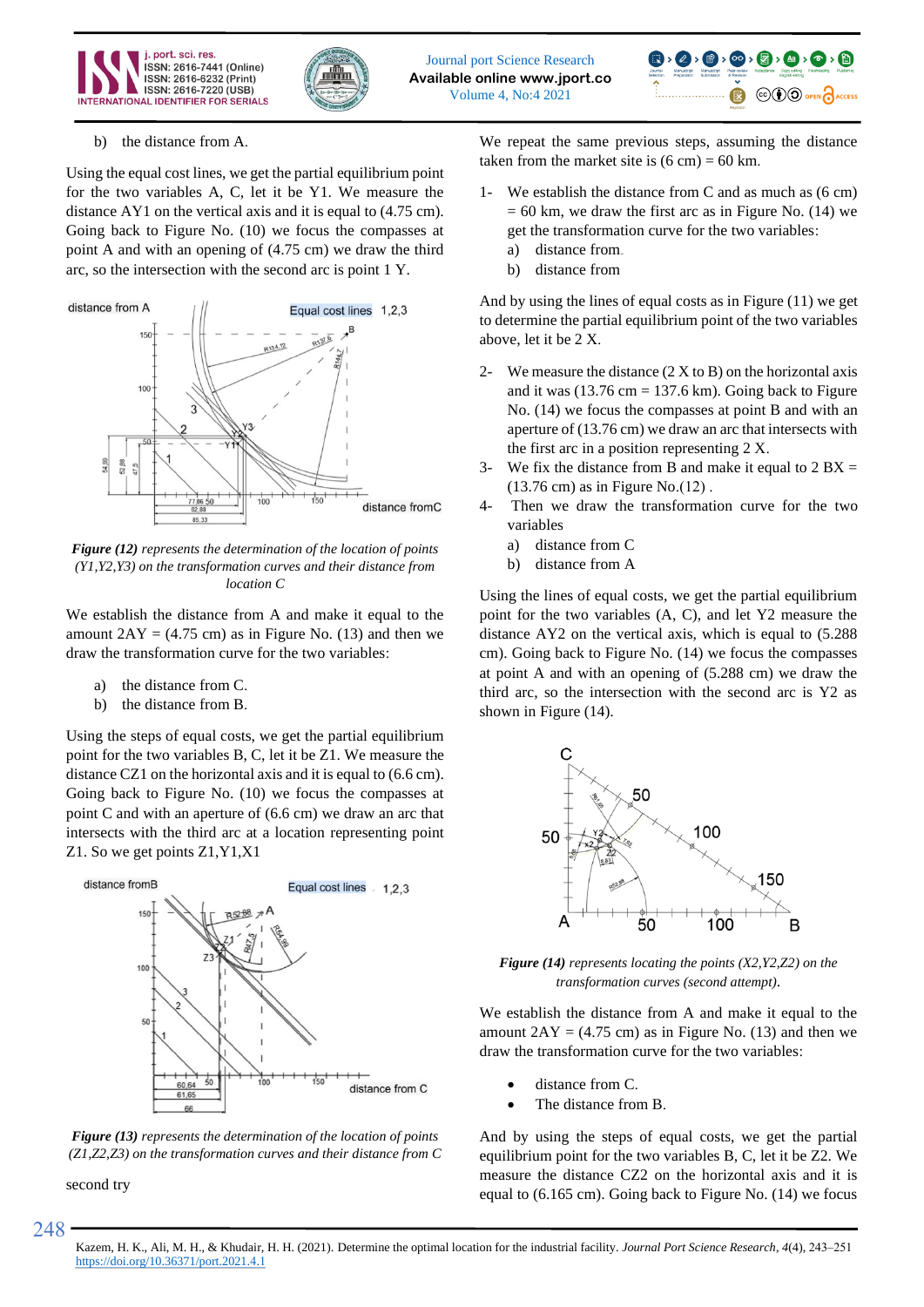





the compasses at point C and with an opening of (6.165 cm) we draw an arc that intersects with the third arc at a location representing point Z2. So we get the points Z2,Y2,X2 .

## Third attempt:

We repeat the same previous steps, assuming the distance taken from the market site is  $(5.75 \text{ cm}) = 57.5 \text{ km}$ .

We establish the distance from C and as much as  $(5.75 \text{ cm}) =$ 57.5 km, we draw the first arc as in Figure No. (15) we get the transformation curve for the two variables:

- distance from A
- distance from B



*Figure (15) represents locating the points (X3,Y3,Z3) on the transformation curves (the third attempt)*

And by using the lines of equal costs as in Figure (11) we get to determine the partial equilibrium point for the above two variables, let it be 3 X.

 - 2 We measure the distance (3 X to B) on the horizontal axis and it was  $(13.942 \text{ cm} = 139.42 \text{ km})$ . Going back to Figure No. (15) we focus the compasses at point B and with an opening of (13.942 cm) we draw an arc that intersects with the first arc in a position representing 3X .

We prove the distance from B and make it equal to  $3 BX =$  $(13.942 \text{ cm} = 139.42 \text{ km})$  as in Figure No. (15).

Then we plot the transformation curve of the two variables

- distance from C
- distance from B

Using the lines of equal costs, we get the partial equilibrium point of the two variables (A, C), let it be Y3

As in Figure No. (12), we measure the distance AY3 on the vertical axis, which is equal to (5.499 cm). We return to Figure No. (15) we focus the compasses at point A and with an opening of (5.499 cm) we draw the third arc, so the intersection with the second arc is  $Y3$  as shown in Figure.(15)

 -We prove the distance from A and make it equal to the amount  $3AY = (5.499 \text{ cm})$  as in Figure No. (13) and then we draw the transformation curve for the two variables:

- distance from C.
- The distance from B.

And by using the steps of equal costs, we get the partial equilibrium point for the two variables B, C, let it be Z3. We measure the distance CZ2 on the horizontal axis and it is equal to (6.064 cm). Going back to Figure No. (15) we focus the compasses at point C and with an opening of (6.064 cm) we draw an arc that intersects with the third arc at a location representing point Z3. So we get Z3, Y3, X3 points. Referring to the geometric figures (10), (14), (15) respectively, we note that the perimeter of the triangle  $(X1, Y1, Z1)$  in Figure (10) has a length of (39.22 mm) and the perimeter of the triangle  $(X2,Y2,Z2)$  in Figure No. (14) has a length of  $(22.14 \text{ mm})$ and the perimeter of the triangle (X3,Y3,Z3) in Figure No. (15) has a length of (27.14 mm). It becomes clear to us that the second attempt is closer to reality in order to determine the best location for the industrial facility. Determining the best location for the industrial facility depends on the attempts that hit and fail until all three points (Xn,Yn,Zn) are converged in one point. Figure No. (16) where the point (o) represents the optimal location for the industrial facility.



*Figure No. (16) represents determining the best location for the industrial facility*

## **Autocad software:**

Autocad is one of the programs that are used for drawing and designing on the computer. This program makes it easier for a computer user to create all graphics, whether they are twodimensional or three-dimensional.

This program was developed in 1982 for computers. In 2010 this program became widely available.

This program was developed by Autodesk, which released the initial versions of it. This program has become one of the leading programs since that time, which is used by most engineers. This program works on Windows computer systems without any problems and in an excellent manner, and also allows its user to complete any design on the ground with high accuracy and the transfer of the project to reality quickly, in addition to the high accuracy calculated for everything. The AutoCAD program enables its user to have the right design appropriately so that he can reduce all errors and speed up the decision-making process well. It also helps to reduce production time through the auxiliary tools in the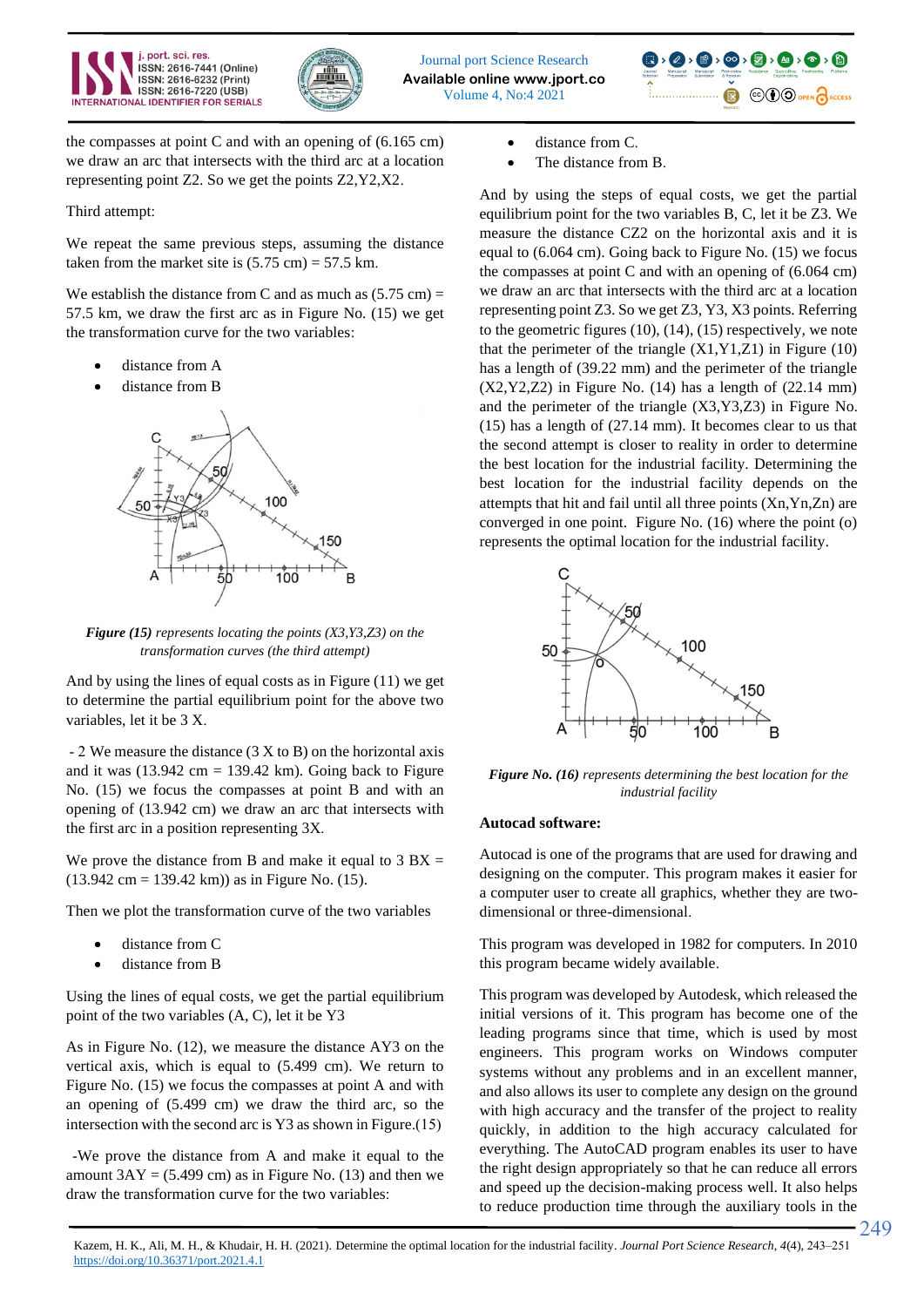





AutoCAD program, so the user can choose the analyzes that help in accessing, activating and using geospatial data. Significantly improve performance .

## **Conclusions** :

- 1) In this research, it was reached to determine the best location for the industrial facility by using the hypothesis of (Walter Izzard) by analyzing the site triangle between two sources of raw materials and the location of the market .
- 2) The location of the industrial activity, which achieves the lowest decrease in transportation costs, was determined through two stages of analysis: the partial equilibrium stage of the facility and the general (complete) equilibrium stage of the facility.
- 3) In the first attempt to determine the location, we obtained the location represented by the drawing in the form of number (10), which was confined to the boundaries of the triangle that we obtained, which is  $(X1, Y1, Z1)$ .
- 4) The second attempt we obtained the location represented by the triangle  $(X2, Y2, Z2)$ . We note from Figure  $(14)$ that the second attempt is the closest to reality in representing the site because the area of the triangle is smaller than the area of the triangle (X1,Y2,Z1) that appeared to us On the first try.
- 5) In the third attempt, we got the location, which is within the triangle (X3,Y3,Z3), as shown in Figure (15). It appears to us that the area of the triangle  $(X3, Y3, Z3)$  is slightly larger than the area of the triangle (X2,Y2,Z2) on the second attempt.

6) We conclude from these three attempts that the best location of the facility is the one that is achieved for us through repeated attempts, where the ideal location is obtained in which the locations of the points (Xn, Yn, Zn) converge at one point. Where (n) represents the number of attempts.

## **Recommendations :**

- 1) The use of the usual geometric tools in the geometric drawing t square, scale, geometric triangle and compassesin drawing geometric shapes does not give us high accuracy in measurement as if we used the AutoCAD program in drawing special graphs in the analysis.
- 2) The AutoCAD program is a sophisticated program that is preferred to be used in the analysis of such research that requires detailed analysis of graphic forms in order to obtain accuracy in measuring the necessary dimensions needed by the analysis .
- 3) The use of (Walter Izzard) theorem in analyzing the locational triangle to choose the optimal location for the industrial facility is one of the realistic theories that contribute significantly to determining the optimal location of the industrial facility, which achieves for this location the lowest decrease in transportation costs.
- 4) One of the important matters that this research focuses on is the necessity of using such successful programs (AutoCAD) in the research submitted by researchers, whose research requires the use of graphs and geometric shapes in their research.

## **REFERENCES**

- [1] Abu Bakar, M., Ahmad, S., Salleh, A. D., & Md Salleh, M. F. (2020). Waqf and sustainable development goals (SDGs): A Critical review from Malaysia perspective. *Journal of Critical Reviews*, *7*(13), 2362–2385. Retrieved from <http://www.jcreview.com/fulltext/197-1597912417.pdf>
- [2] McCaffrey, M. (2017). *The economic theory of costs: Foundations and new directions*. *The Economic Theory of Costs: Foundations and New Directions* (pp. 1–270). Taylor and Francis.<https://doi.org/10.4324/9781315617336>
- [3] Book Reviews. (1990). *Asian‐Pacific Economic Literature*, *4*(2), 83–112. [https://doi.org/10.1111/j.1467-](https://doi.org/10.1111/j.1467-8411.1990.tb00178.x) [8411.1990.tb00178.x](https://doi.org/10.1111/j.1467-8411.1990.tb00178.x)
- [4] Salkind, N. J. (2014). Statistics for people who (think they) hate statistics. *Statistics for People Who (Think They) Hate Statistics*, 105–128.
- [5] Howard, E., Newman, C., & Tarp, F. (2016). Measuring industry coagglomeration and identifying the driving forces. *Journal of Economic Geography*, *16*(5), 1055–1078[. https://doi.org/10.1093/jeg/lbv037](https://doi.org/10.1093/jeg/lbv037)
- [6] *Consumer psychology of tourism, hospitality and leisure*. (2004). *Consumer psychology of tourism, hospitality and leisure*. CABI.<https://doi.org/10.1079/9780851997490.0000>
- [7] Krampf, R., Ueltschy, L., & D'Amico, M. (2003). The Contribution of Emotion To Consumer Satisfaction in the Service Setting. *Marketing Management Journal*. Retrieved from <http://search.ebscohost.com/login.aspx?direct=true&db=bth&AN=18075890&site=ehost-live>

<sup>250</sup>